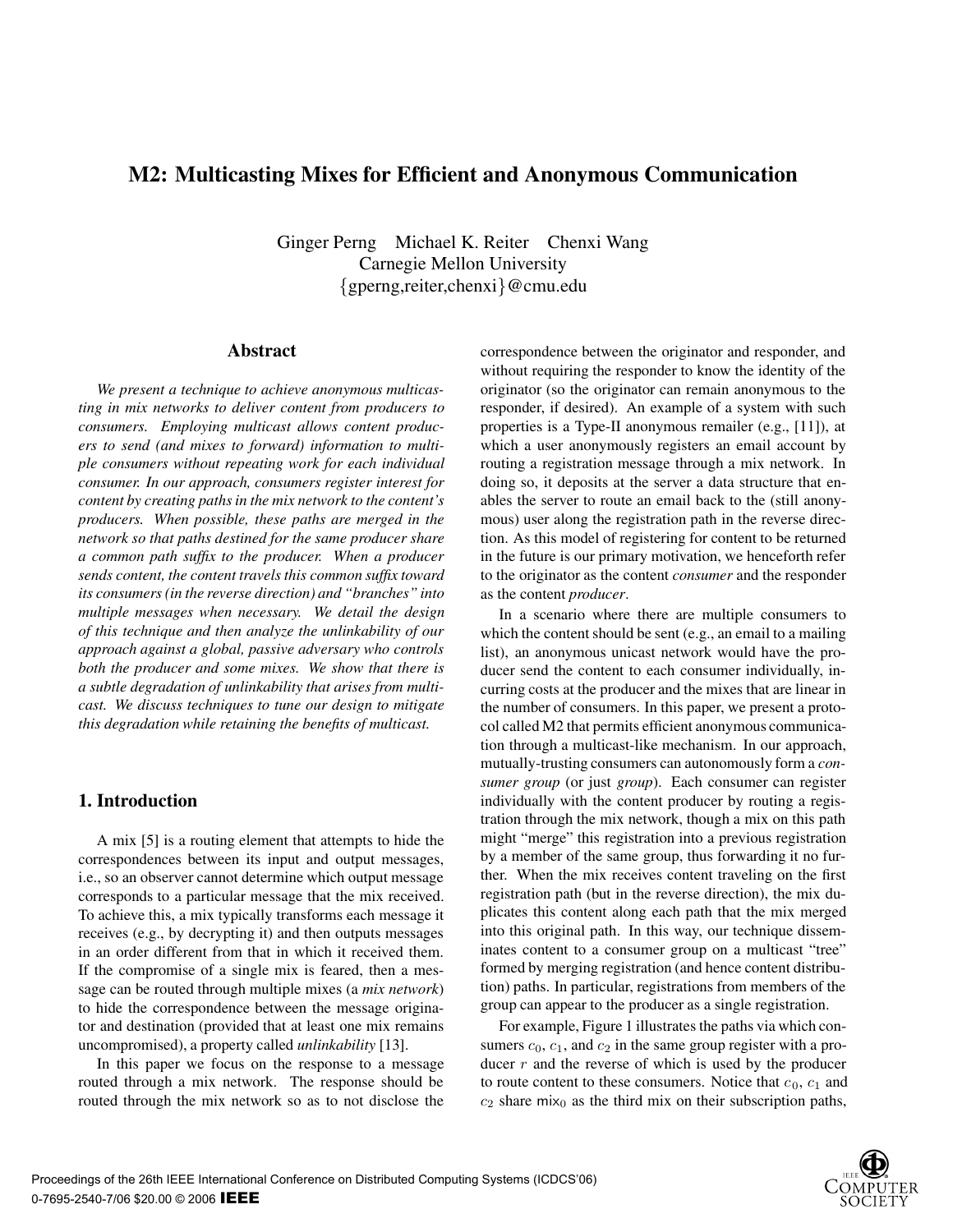

Figure 1. Merging registration paths.

and that  $c_0$  and  $c_1$  share mix<sub>1</sub>. In this case, our protocol enables r to send only a single content message to  $mix_0$ , with the same computation complexity as if there were only one consumer. Similarly,  $mix_0$  forwards a content message, after appropriate processing, to each of  $mix_1$  and  $mix_2$ ; the needed processing is virtually the same as if  $mix_0$  had received separate messages destined for  $mix_1$  and  $mix_2$ . In this way, our protocol achieves multicast-like dissemination of content, while still permitting mixing.

In this paper we detail M2's algorithms to achieve anonymous multicast and analyze its properties in a model permitting a global, passive adversary that controls the producer and some mixes. We show that enabling multicast within mix networks leads to a subtle and intrinsic degradation of anonymity. This degradation arises from a mix performing a "branch" for a multicast, e.g., when  $mix_0$  forwards the content message to both  $mix_1$  and mix<sub>2</sub>. A consequence of this branching is that  $mix_0$  necessarily learns additional information about the content, namely that it is of interest to at least two consumers (in one group). Combined with *a priori* information about the possible number of consumers for producers and possible group sizes, which we conservatively permit the adversary to have, this can lead to the discovery of the likely producer of this content message and hence link a consumer to the producer of the content it receives. Perhaps surprisingly, we show that traditional mix network architectures that provide strong unicast unlinkability, notably mix cascades [12], are vulnerable to this weakness when multicast is employed.

There is thus a tension between multicast and anonymity, and so we propose a technique to strike a balance between them. We show that through careful tuning of parameters of our system, we can overcome this tension in many cases. In these cases, our techniques gain efficiency through the judicious use of multicast, while still protecting unlinkability against corrupt mixes. We quantify this tradeoff through analysis and simulation.

### **2. Related Work**

We emphasize that our use of multicast, in a system supporting unlinkability, is different from the traditional use of multicast to achieve *receiver anonymity* [13]. Put simply, the latter use of multicast sends a unicast message to a single destination by multicasting the message to a group containing that destination. The intended destination recognizes the message as intended for itself either because it expects this message (e.g., as in Hordes [15]), or because the sender addresses the message *implicitly* [13], i.e., in a way that only the intended destination can recognize itself as the target. This use of multicast is intrinsic to the receiver anonymity guarantee and is consumptive in that it delivers messages unnecessarily: the overwhelming majority of recipients discard the message. In contrast, our goal is to implement multicast in order to *save* bandwidth over independent unicasts to the same consumers. And as we show here, it has a deleterious effect on unlinkability that must be traded off against bandwidth savings.

Current schemes to provide anonymous multicast include the Dedicated Multicast Anonymizer (DMCA) [8] and Secure and Anonymous Multicast (SAM) [16]. Similar to the Anonymizer (http://www.anonymizer.com) and the Lucent Personalized Web Assistant (LPWA) [7], both use a trusted proxy to hide the consumers from the producer. The trusted proxy joins the multicast tree for its consumers and forwards messages for the multicast group to the consumers. Similarly, a producer can use the proxy to hide its identity from the content consumers. However, these approaches do not implement unlinkability versus a global eavesdropper. Additionally, the proxy presents a single point of failure that, if corrupted, can eliminate the anonymity benefits of the system.

## **3. System Model**

We assume that there is a public key infrastructure by which parties can learn the public keys (and network addresses) of mixes. In addition, mixes utilize this public key infrastructure to establish pairwise symmetric keys between them, to implement point-to-point encryption and to authenticate each other. We assume that, through a mechanism external to M2, mutually trusting consumers create groups to register interest for a particular producer's content. We emphasize that although we are not concerned with how a consumer joins a group or how groups are formed, it is the case that consumers in the same group mutually trust one another, in that the compromise of a group member can result in a loss of anonymity for the others.

One reason that this mutual trust is required is that the consumers in a group share a secret *group key* per producer; this key is used within our algorithm for routing that pro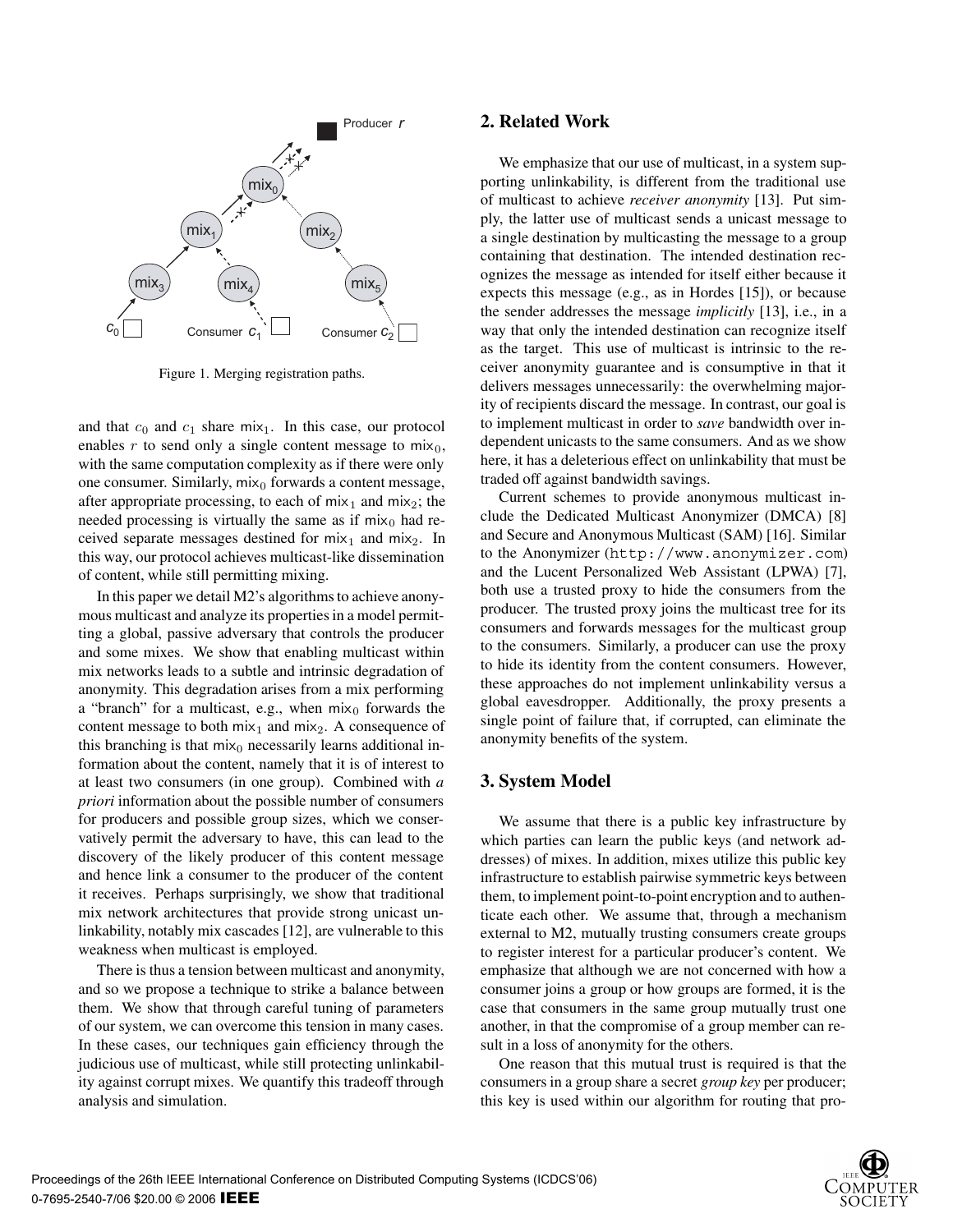ducer's content through mixes to the group members. We emphasize that we are concerned with protecting unlinkability against the mix network—specifically, compromised mixes, producers, and global observers—and not against an attack on the exchange of the group key. So, while we are not concerned with how this group key is shared between group members, we stipulate that it be done in a way not visible to the attackers of concern, e.g., in a face-to-face meeting or using a standard group key management protocol, e.g., [2, 4, 17], over the mix network via unicast.

As indicated above, we admit the possibility of compromised mixes. We consider these mixes to be "honest but curious," in that they follow the protocol but pool their views of the system in an attempt to break unlinkability between producers and consumers. They are also aided by producers and a global observer who views all messages sent over the network. As indicated above, we do assume that consumers within a group trust one another. Individual consumers who have similar interests join together into groups to hide their collective interest for some producer's content. By using M2, the consumers can do so with decreased network costs in comparison to retrieving the content via unicasts.

## **4. Multicast Path Generation**

To register interest for content from a particular producer, a consumer (holding a group key) sends a registration message to the M2 network. The registration message creates a forward path through the network toward the producer of the content. Each mix along the path of the registration message processes the message, stores routing information necessary to route content in the reverse direction, and (possibly) forwards the registration to the next mix. This process is repeated until the registration message reaches the producer, thereby creating a reverse path back to the consumer. When the content is produced, a content message follows the path in the reverse direction, using the routing information established during registration to reach the consumers.

In this section, we describe the registration protocol in M2. We detail how a consumer generates a registration message in Section 4.1 and how a mix processes registration messages in Section 4.2. Lastly, we describe how a producer processes the registration message in Section 4.3.

For simplicity, we discuss the M2 protocol in the context of one consumer group. However, multiple groups can utilize this protocol simultaneously.

### **4.1. Registration Message**

In M2, mutually trusting consumers form a group to register interest for content distributed by a producer. The group g shares a *group key*  $g_k$  for that producer, which is used as an argument to several pseudorandom functions as described below.<sup>1</sup> In particular, each group member uses  $g_k$  to create a path through the M2 network to the producer. This path is then used in reverse as a content distribution path for the producer to send content to the consumer. This path consists of a number of arbitrarily chosen mixes,  $\langle \text{mix}[h], \text{mix}[h-1], \dots, \text{mix}[0] \rangle$ , which forward the consumer's registration message toward the producer. For consumer's registration message toward the producer. For simplicity of presentation, we let mix $[h + 1]$  and mix $[-1]$ denote the consumer and producer, respectively.

The registration message is a layered encryption similar to that in the original Chaum scheme [5]. For the first layer of the registration message, the consumer generates  $\langle out_{\text{mix}[0]}, \text{ck}_g \rangle$ .  $out_{\text{mix}[0]}$  is the "content label"<br>which the producer labels content for mix<sup>[0]</sup> the last which the producer labels content for  $mix[0]$ , the last mix on the registration path, and  $ck<sub>g</sub>$  is the content key with which the producer encrypts content for this consumer. The consumer computes these values as  $out_{mix}[0] = H(gk_{\alpha}; -1, mix[0], r)$ , and  $ck_{\alpha} = G(gk_{\alpha}; r)$ . Here,  $H(\mathsf{g}\mathsf{k}_q; -1, \mathsf{m}\mathsf{i}\mathsf{x}[0], r)$ , and  $\mathsf{c}\mathsf{k}_g = G(\mathsf{g}\mathsf{k}_q; r)$ .  $H(\mathsf{g}\mathsf{k}_q;\cdot)$  and  $G(\mathsf{g}\mathsf{k}_q;\cdot)$  are pseudorandom functions keyed by  $g_k$  and for which the range is sufficiently large that the probability of a collision is negligible. The consumer encrypts  $\langle out_{\text{mix}[0]}, \text{ck}_g \rangle$  with the producer's public encryption key (where encryption using x's public key is repretion key (where encryption using r's public key is represented in Figure 2 by  $E(r; \cdot)$ ).

The consumer now recursively creates encrypted layers for each mix on the message path. Starting with  $mix[0]$ , for each mix mix $[d]$  on the path, the consumer creates an encrypted layer,  $z_{\text{mix}[d]}$ , encrypted with mix $[d]$ 's public key. The plaintext of  $z_{mix}[d]$  has the following fields:

$$
\langle \text{out}_{\text{mix}[d+1]}, \text{in}_{\text{mix}[d]}, \text{sk}_{\text{mix}[d+1]}, A_{\text{mix}[d]}, \text{mix}[d-1], z_{\text{mix}[d-1]}\rangle
$$

Each field informs the mix  $mix[d]$  how to process the registration message. More precisely, the fields are,

- 1.  $out_{\text{mix}[d+1]}$  : the content label that mix[d] attaches when forwarding content to mix $[d+1]$ .  $out_{mix}[d+1]$  =  $H(\mathsf{g}\mathsf{k}_a; d, \mathsf{mix}[d+1], \mathsf{mix}[d]).$
- 2.  $in_{mix}[d]$  : the content label sent from mix $[d 1]$ .  $in_{\text{mix}[d]} = H(\text{gk}_q; d-1, \text{mix}[d], \text{mix}[d-1]).$  Note that  $in_{\text{mix}[d]} = out_{\text{mix}[d]}.$
- 3.  $sk_{mix}[d+1]$  : the "step key" that  $mix[d]$  uses to encrypt content labeled with  $in_{mix[d]}$  before sending it to  $mix[d + 1]$ . This key is unknown to mix $[d + 1]$  who thus cannot read messages encrypted with this key (unless  $d = h$ , i.e., mix $[d + 1]$  is the consumer; see Section 5). sk<sub>mix[d+1]</sub> =  $F(gk_{a}; d, mix[d+1], mix[d])$ where  $F(\mathsf{g}\mathsf{k}_q; \cdot)$  is a pseudorandom function keyed by  $g k<sub>g</sub>$  with a sufficiently large range that the probability of collision is negligible.

<sup>&</sup>lt;sup>1</sup>More properly,  $g k_q$  is used to pseudorandomly generate keys for use with multiple pseudorandom functions, though for simplicity of notation we will reuse  $g k_q$  in these pseudorandom functions directly.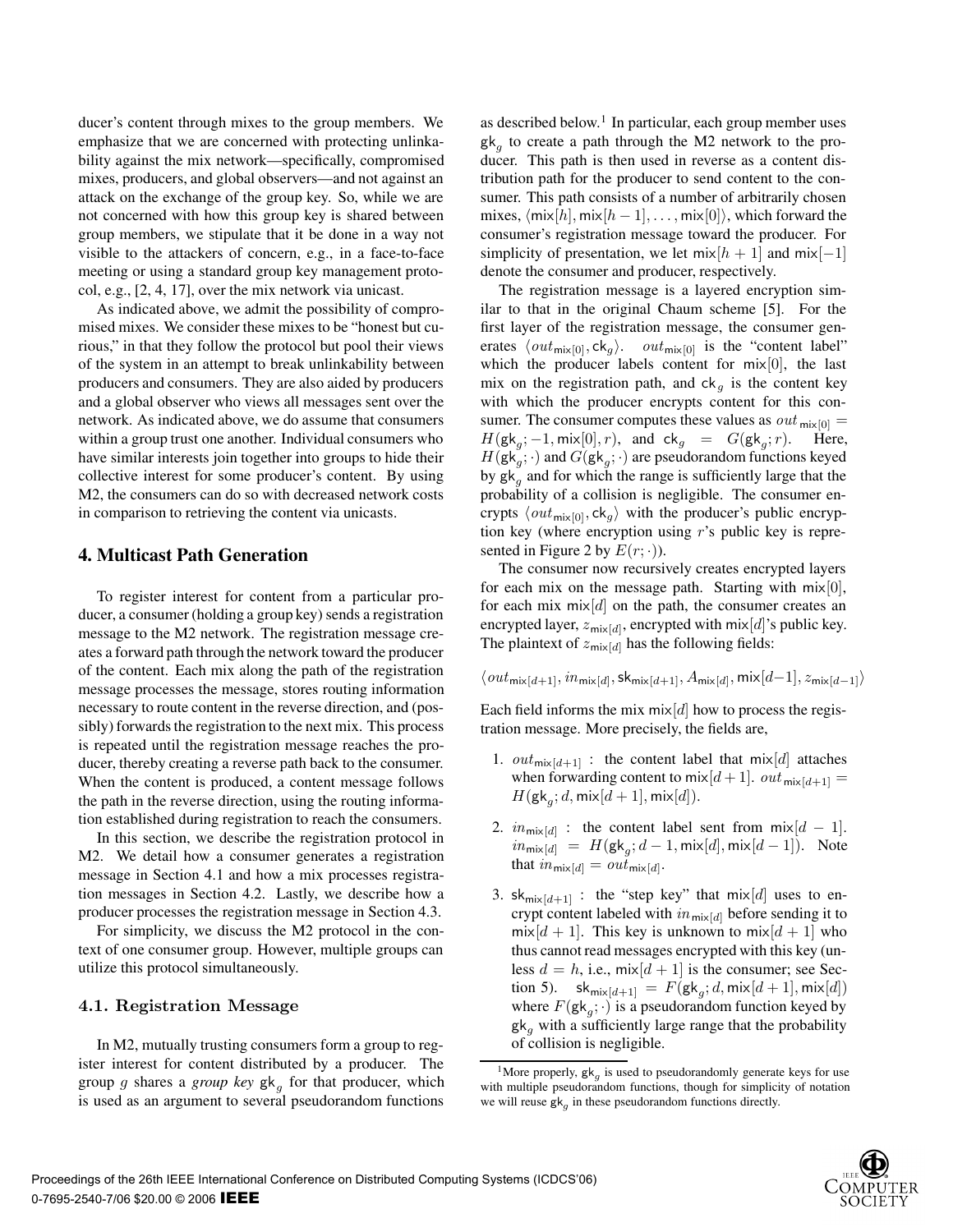

Figure 2. Example of Registration.

- 4.  $A_{\text{mix}[d]}$  : the alias set. This field allows mix[d] to potentially aggregate the paths of two registration messages for the same producer.  $A_{mix}[d] =$  ${H(\mathsf{g}\mathsf{k}_a; d, \mathsf{mix}, \mathsf{mix}[d])\}_{\mathsf{mix}\in\mathsf{Nbrs}}$  where Nbrs is a subset of mix[d]'s neighbors containing mix[d + 1]. We analyze the size of  $A_{mix}[d]$  (i.e., the size of Nbrs) in Section 6.
- 5. mix $[d-1]$ : the next mix in the path to which mix $[d]$ forwards the next encrypted layer,  $z_{mix}[d-1]$ .

For mix[0],  $z_{\text{mix}[-1]}$  is simply the encrypted registration message for the producer, i.e.,  $E(r; out_{mix[0]}, ck_g)$ . An example registration message is shown in Figure 2. In this example, a consumer  $c$  is interested in content generated by producer  $r$ . The consumer decides to route through two mixes,  $mix_4$  and  $mix_1$ , to reach the producer. The registration message generated by  $c$  is shown in Figure 2(b).

## **4.2. Mix Processing**

Each mix maintains a routing table which is updated with registration messages it processes. When a mix receives a registration message, the mix uses its routing table to determine if it has previously processed a registration message from the same (unknown) group. If so, the mix updates its routing table to reflect this added interest and drops the registration message. If not, the mix creates a new entry in its routing table and forwards the registration message to the next mix in the path.

Each entry in the routing table contains the fields "Lookup Label", "Aliases", and "Interested Neighbors." When a mix mix $[d]$  receives a registration message  $z_{mix}[d]$ , it decrypts  $z_{\text{mix}[d]}$  to obtain  $\langle out_{\text{mix}[d+1]}, in_{\text{mix}[d]}, \text{sk}_{\text{mix}[d+1]},$ <br>  $A_{\text{mix}[d]} = \text{mix}[d-1], z_{\text{mix}[d]}$  For every entry e in its  $A_{\text{mix}[d]}$ , mix $[d-1]$ ,  $z_{\text{mix}[d-1]}$ . For every entry e in its routing table, mix $[d]$  computes  $A_{\text{mix}[d]}$  of  $A_{\text{mix}[d]}$  where  $A_{\text{mix}[d]}$ routing table, mix[d] computes  $A_{mix}[d] \cap A_e$  where  $A_e$  is the label set in the "Aliases" field for entry e. If  $A_{\text{mix}[d]}$  ∩  $A_e \neq \emptyset$ , mix[d] adds  $\langle \text{mix}[d+1], out_{\text{mix}[d+1]}, \text{sk}_{\text{mix}[d+1]} \rangle$ <br>to the "Interested Neighbors" field in entry e: modifies to the "Interested Neighbors" field in entry  $e$ ; modifies

 $A_e$  such that  $A_e \leftarrow A_e \cup A_{mix}[d];$  and drops  $z_{mix}[d-1]$ . However, if every entry e results in  $A_{\text{mix}[d]} \cap A_e = \emptyset$ , mix[d] creates a new entry with  $\langle in_{\text{mix}}[d], A_{\text{mix}}[d], \langle \text{mix}}[d +$ <br>1)  $\langle out_{\text{mix}}[d], \langle \text{mix}}[d + \text{mix}]$  in the routing table and for-1],  $out_{\text{mix}[d+1]},\text{sk}_{\text{mix}[d+1]}\rangle$  in the routing table and forwards  $z_{\text{mix}[d-1]}$  to mix $[d-1]$ . For the last mix mix[0] on the registration path, mix $[-1]$  is replaced with r, the producer in which the consumer has interest.

An example of paths merging at a mix is shown in Figure 3. In Figure 3(a),  $mix_3$  sends a registration message to mix<sub>1</sub>. As mix<sub>1</sub> does not recognize any of the labels in  $mix<sub>3</sub>$ 's request, mix<sub>1</sub> creates an entry in its routing table and forwards the request to the next hop, the producer. In Figure  $3(b)$ , when mix<sub>2</sub> sends a request for the same topic to  $mix_1$ , mix<sub>1</sub> recognizes the overlapping label, and thus simply adds  $mix_2$  to the entry and drops the registration request.

## **4.3. Producer Processing**

Each producer has a routing table similar to that of a mix; each entry in a producer's table consists of three fields: "Outgoing Label", "Content Key" and "Interested Mix." When a producer receives a registration message  $\langle out_{\text{mix}[0]}, \text{ck}_g \rangle$  from mix $[0]$ , he creates a new entry and fills<br>in the corresponding fields in the corresponding fields.

## **5. Multicasting Content**

In the previous section, we described how a consumer registers his interest to a particular producer. In this section, we describe how content reaches its intended consumers.

## **5.1. Producer Steps**

In order to multicast content  $M$ , producer  $r$  sends  $\langle out_{\text{mix}}, E(\text{ck}_g; M) \rangle$  to each mix mix from which r directly<br>received a registration message. Here, ck, and  $\omega t$  is are received a registration message. Here,  $ck<sub>q</sub>$  and  $out<sub>mix</sub>$  are the content key and the label, respectively, and  $E(\mathsf{ck}_q; \cdot)$ represents encryption with key  $ck<sub>g</sub>$ .

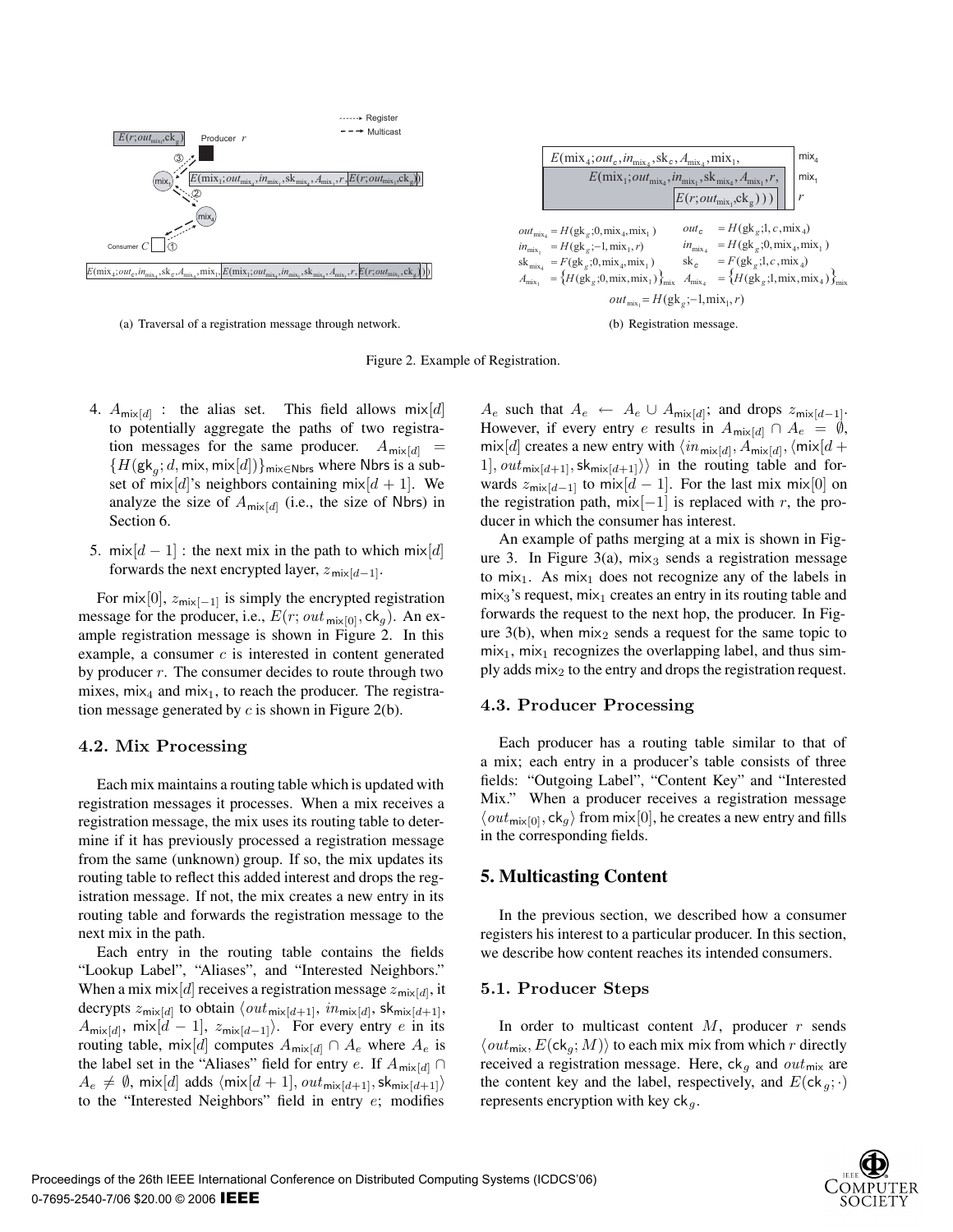



(b)  $mix_1$  recognizes mix<sub>2</sub>'s register request is the same as mix<sub>3</sub>'s and

records mix<sup>2</sup> as another Interested Neighbor for this content.

(a) mix<sub>3</sub> sends a registration message to mix<sub>1</sub> who records mix<sub>3</sub> as an Interested Neighbor for this content.

Figure 3. Example of paths merging at a mix.



Figure 4. Multicast.

### **5.2. Mix Processing**

When a mix receives a multicast message, the mix uses its routing table to decide how to process the message. If there are multiple mixes who wish to receive the message, the mix copies the message and, based on the information stored in the routing table, tailors the message for each interested mix.

More specifically, for every content message  $\langle \ell, b \rangle$  that a mix mix receives, mix processes the message as follows:

- 1. It inspects its routing table to find the entry  $e$  for which the lookup label  $in_e$  is equal to the message's label,  $\ell$ .
- 2. For every tuple  $\langle \text{mix}', out_{\text{mix}}', \text{sk}_{\text{mix}}' \rangle$  found in the in-<br>terested neighbor field of e, mix does the following: terested neighbor field of <sup>e</sup>, mix does the following:
	- (a) Appends its own identity mix to payload  $b$  and encrypts the concatenation to create a new payload  $b' = E(\mathsf{sk}_{\mathsf{mix}'}; b, \mathsf{mix}).$
	- (b) Sends  $\langle out_{\text{mix}'}, b' \rangle$  to mix'.

For the last mix on the message path,  $mix'$  is replaced with the consumer's address, c. The use of link-specific encryption keys (sk is specific for each mix pair) to encrypt content is of particular importance. Because the keys used by mix<sub>3</sub> to encrypt messages destined for two mixes mix<sub>1</sub> and  $mix_2$  are different, the ciphertexts corresponding to the messages that  $mix_1$  and  $mix_2$  receive are therefore different. This prevents  $mix_1$  and  $mix_2$  from deducing that they

have received the same message from  $mix_3$  by inspecting the payload of the message. We discuss the importance of hiding this information from the mixes in Section 6.

We note that the size of a multicast message grows as the message passes through the mix network. However, using techniques similar to those in Babel [9], a content message may pass through the network without growing in size.

### **5.3. Consumer Processing**

When a consumer c receives a message  $\langle \ell, b \rangle$  from the mix network, he repeatedly decrypts  $b$  to retrieve the actual content  $M$ . Since  $c$  knows the identity of the last mix, mix[h], on the message's path,  $c$  can generate the key,  $sk_c = F(gk_a; h, c, mix[h])$ , used to encrypt b. Once b is decrypted, c learns the identity of mix $[h-1]$ . Using mix $[h-1]$ and  $\text{mix}[h]$ , c can generate the next key to decrypt the message and so on, thereby recovering the content M.

### **6. Analysis of M2**

In this section, we analyze the effectiveness of M2 as an anonymous multicast communication system. The two metrics we use to evaluate M2 are the anonymity set size and the number of messages generated per content distribution. We remind the reader that the adversary is a global observer in control of the producer and some set of "honest but curious" mixes who wish to determine the groups which have interest in a producer's content. Additionally, we allow the adversary to have *a priori* knowledge of each group's size and the popularity (number of groups, number of consumers) of each producer's content. While in some cases it is not obvious how the adversary would obtain this information, permitting this knowledge to be public yields a conservative analysis.

### **6.1. Anonymity Set Size**

A common method for evaluating mix-based systems is to calculate the sender effective anonymity set size of mes-

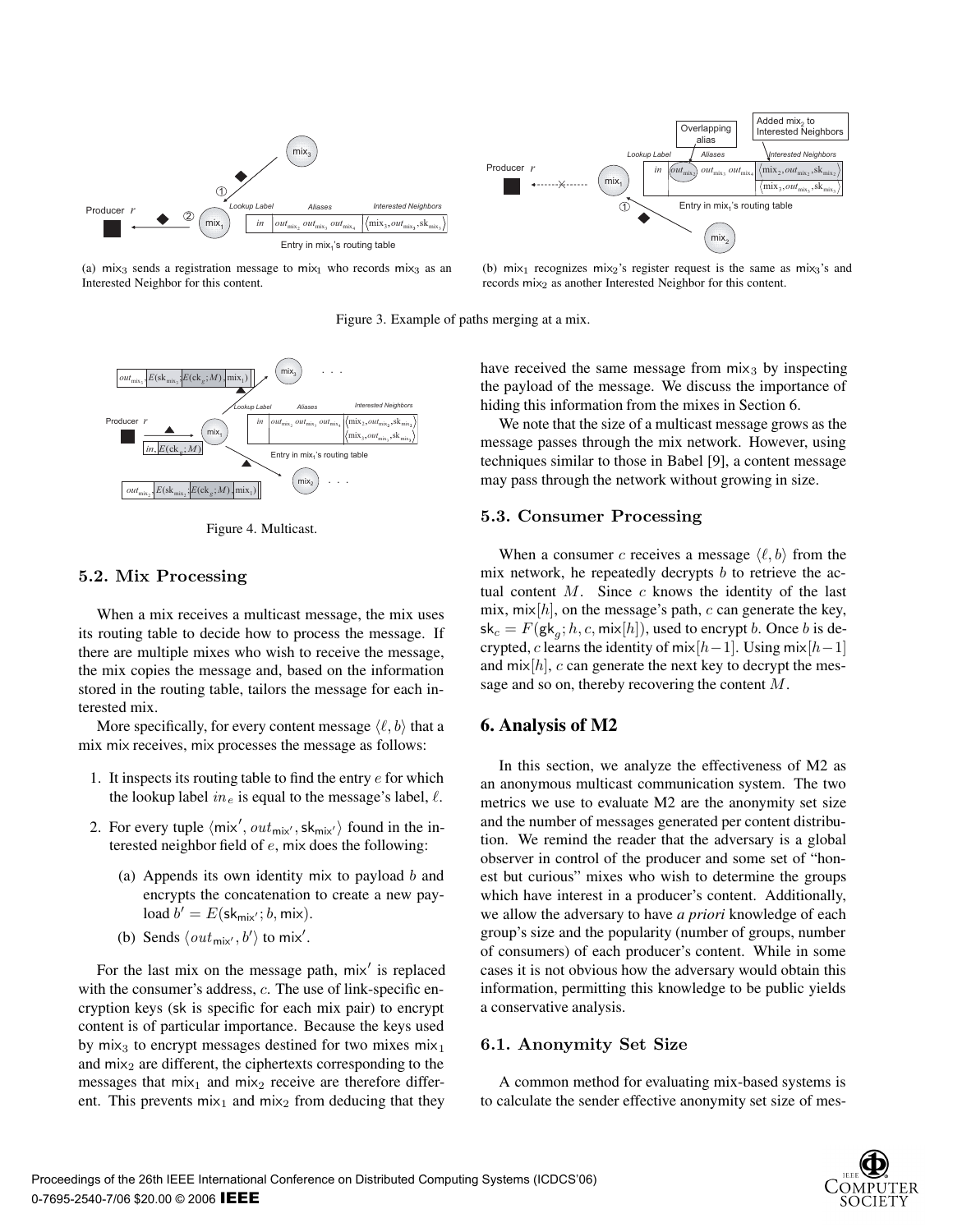sages in the network (e.g., [6, 14]). A content message's producer anonymity set size is the entropy of the probability distribution of the random variable, R, the producer of the message. We remind the reader that the producer is controlled by the adversary, and so hiding the producer, per se, from the adversary is not our goal in M2. However, for unlinkability it is necessary that the adversary be unable to identify the producer to which a consumer subscribes. So, for a content message sent from a mix to a consumer (i.e., the "last hop" to the consumer), the only possibility of achieving unlinkability is to ensure that the content message has a large *producer* anonymity set size, even against an adversary who controls the producer who sent the content. It is similarly necessary to ensure a large *consumer group* anonymity set size for a content message sent from the producer to the first mix, though this analysis is the mirror of the producer anonymity set size. As such, here we illustrate the calculation of the producer anonymity set size only.

For a given content message  $m$ , let R be a random variable with a probability distribution function,  $P_{\rm R}$ .  $P_{\rm R}(r)$  is the *a posteriori* probability that m was sent by producer  $r$ , given the adversary's view of the system. The effective anonymity set size for  $m$  at any mix is calculated as:

$$
S_m = -\sum_r P_{\mathbf{R}}(r) \cdot (\log(P_{\mathbf{R}}(r))).
$$

To determine an effective anonymity set size, we must first calculate the producer probability distributions. We first explain how the producer probability distribution is computed for a non-corrupt mix. We then show how the producer probability distribution is affected by corrupt mixes in a traditional unicast mix system and in M2.

In a traditional, batching, unicast mix system, a mix has the same number of incoming and outgoing messages. Assuming that the adversary does not have control of the mix and the mix performs perfect mixing (i.e., each incoming message has equal likelihood of being any outgoing message), an adversary can calculate any producer's probability of producing any outgoing message as follows: denote  $P_{\mathbf{R},1} \dots P_{\mathbf{R},n}$  as the producer probability distributions for the *n* incoming messages. Let  $P_{\mathbf{R},o}$  denote the producer probability distribution of an outgoing message. Then, the probability that an outgoing message is sent by producer r is:

$$
P_{\mathbf{R},o}(r) = \frac{1}{n} \cdot \sum_{j=1}^{n} P_{\mathbf{R},j}(r)
$$
 (1)

The entire producer probability distribution is computed by calculating  $P_{R,o}(r)$  for each producer r. Given the producer probability distribution for an outgoing message, we can calculate the effective anonymity set size. As a simple example, consider a scenario where two messages  $m_1$  and  $m_2$  enter a mix, and that based on the adversary's view, each of  $m_1$  and  $m_2$  have only one potential producer,  $r_1$  and  $r_2$ , respectively. Because the mix performs perfect mixing, the likelihood of  $r_1$  or  $r_2$  being the producer of either of the outgoing messages is  $\frac{1}{2}$ , and the producer probability distribution for each outgoing message is identical. An example in which  $m_1$  and  $m_2$  have multiple potential producers is shown in Figure 5(a).

The producer probability distribution calculation is much simpler for messages that enter a corrupt mix. Since the adversary controls the mix, each outgoing message can be correlated with an incoming message. Therefore, the producer probability distribution for each outgoing message is simply the producer probability distribution for its associated incoming message. As long as there is one non-corrupt mix in a message path, the producer of the message still remains anonymous.

In M2, however, corrupt mixes can reduce the anonymity set size of messages that are processed through the corrupt mixes. An M2 mix may output more messages than it receives due to multicast. If an adversary has *a priori* information of the number of consumers for a producer's content, knowledge that a message branches into multiple messages can help the adversary determine the likely producer of a message, thus reducing the effective anonymity set size. An example is shown in Figure 5(b).

In Figure 5(b), there are three producers,  $r_1$ ,  $r_2$ , and  $r_3$ . The adversary knows that  $r_3$ 's content is not particularly popular (i.e., there are not multiple consumers for this producer's content), and therefore the probability that  $r_3$  is the producer for a message  $m$  that branches into multiple messages is zero (i.e.,  $Pr[R = r_3|m$  branches = 0). Given two input messages  $m_1$  and  $m_2$ , with producer probability distributions,  $P_{\mathbf{R},m_1}$  and  $P_{\mathbf{R},m_2}$ , respectively, an adversary who knows that  $m_1$  branches can calculate the producer probability distributions of the corresponding outgoing messages. Since he knows that  $r_3$  cannot be a producer for a message that has multiple consumers, the effective anonymity set size of the outgoing messages is lower than the effective anonymity set size of the correspondingincoming message.

We have shown that the amount of information gained by a corrupt mix is related to the number of times a message branches at the mix. We define the number of times a content message branches at a mix as its *fan-out*. Two factors affect the fan-out of a message at a particular mix: the number of registration messages that reach a mix and the probability that the mix can recognize that the registrations are from the same group. We first analyze the probability that a mix recognizes that registration messages are from the same group. We then analyze how different mix topologies may affect this ability.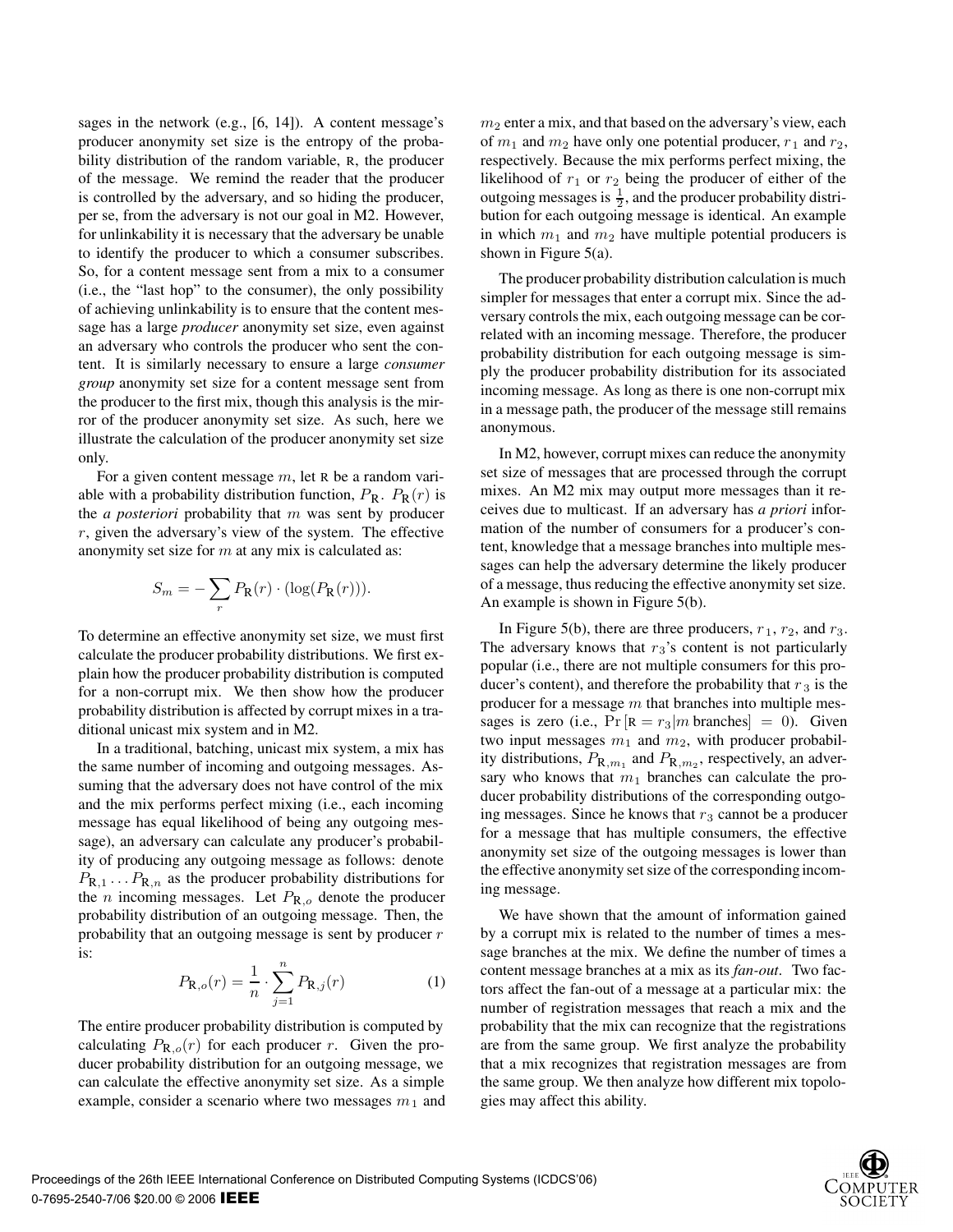

(a) Producer probability distribution with unicast.

(b) Producer probability distribution with multicast.

∫  $\left\{ \right.$ ⎫

∫  $\left\{ \right.$ ⎫

Figure 5. Example calculations of producer probability distributions.

#### **6.1.1 Merging Paths**

Recall that a mix's ability to coalesce paths is through the alias set in a registration message. The number of aliases in an alias set for a mix is thus bounded from above by the number of neighbors that the mix has. Let  $a$  be the alias set size, and  $q > a$  be the number of neighbors a mix has. Assuming each group member forms an alias set seen at mix by choosing  $\alpha$  mixes from among its  $q$  neighbors uniformly at random, the probability that mix can recognize two registration messages are for the same producer is:

Pr[paths merge] = 
$$
1 - Pr[alias sets disjoint]
$$
  
=  $1 - \frac{\binom{q-a}{a}}{\binom{q}{a}}$  (2)

We can estimate the largest fan-out at a mix as a function of both the number of paths that cross at a mix and the probability that any two paths merge, using random graph theory. A random graph  $\Gamma_{n,p}$  is an undirected graph on  $n$  vertices, where each possible edge is included independently with probability <sup>p</sup>. For a fixed mix, we form a random graph with the vertices denoting the paths that include mix at the same distance from the producer, and where the probability p of inserting an edge between two such vertices is simply the probability the two corresponding paths merge (Equation 2). Given this, each connected component in  $\Gamma_{n,p}$  corresponds to one routing table entry in mix; i.e., for each component in  $\Gamma_{n,p}$ , an incoming message branches the number of times equal to the size of the component. Each connected component corresponds to the paths that merged into one path on which content is now received.

Given this, the maximum fan-out at mix corresponds to the size of the largest connected component in  $\Gamma_{n,p}$ . It is well-known (e.g., see [10, 1]) that the maximum component size is  $O(\log n)$  in expectation if  $pn < 1$ , and otherwise is  $O(n)$  in expectation (and all other components have size  $O(\log n)$  in expectation). Figure 6 shows the expected maximum component size (fan-out) as a function of  $p$  for various numbers of paths  $(n)$ . Each point is computed by averaging the results of ten simulations.



Figure 6. Average maximum fan-out as a function of the probability of paths merging.

As shown, the larger the number of registration messages from the same group that meet at a mix at the same distance from the producer, the larger the maximum component (fanout) the mix sees. Since  $n$  can be influenced by the mix topology, we discuss particular topologies below.

#### **6.1.2 Mix Topologies**

In this section, we analyze the fan-out from two popular mix configurations: mix cascades [12] and fully-connected mix networks.

**Mix Cascades** In a mix cascade [12], all messages follow the same path through the mix network. In unicast systems, mix cascades can offer strong anonymity, and in particular are immune to certain attacks (e.g., intersection attacks) to which fully-connected mix networks are vulnerable [3].

However, if M2 is deployed on mix cascades, all registration messages from a group will arrive at the mix furthest from producers bearing the same alias set (of size one), i.e., the probability  $p$  with which these registrations will merge is  $p = 1$ . That is, all registration messages for a particular content merge at this mix, and so this mix becomes the multicast point for all messages (i.e., for each group,  $n$  equals

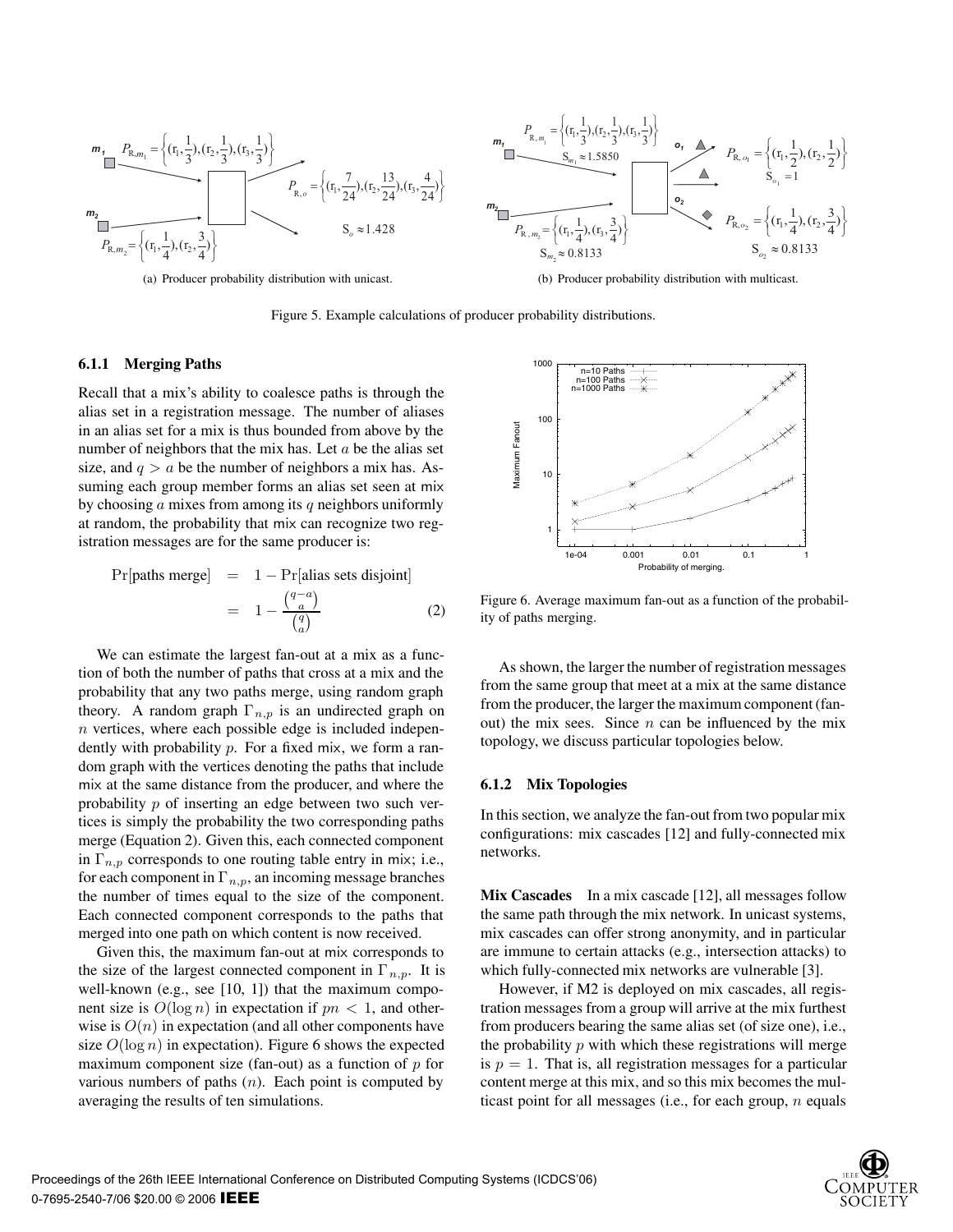

Figure 7. Statistical distance versus a baseline group with 10 members and alias set size of 10.  $N = 30$  mixes, path length = 10.

the number of consumers for the topic). Since the fan-out seen at this mix corresponds directly to the size of the group, if this mix is corrupt and knows the *a priori* knowledge of each producer's content popularity, then it can narrow in on the content producer to which a group has registered.

**Fully-Connected Mix Network** In a fully-connected mix network, each registration message traverses a path through the mix network that the consumer chooses (we assume) uniformly at random (from among all paths of the specified length). As such, the number of registration messages  $n$ (and hence, the maximum fan-out, see Section 6.1.1) seen at any mix does not necessarily indicate the size of the group interested in the topic. However, the distribution of fan-outs seen by a mix for different groups is still dependent on the size of the groups. As such, witnessing a fan-out may still reveal the message's producer.

In order to reduce the amount of information gained by observing differing fan-outs at a mix, it is necessary to tune our system so that it is unlikely for a mix to see widely varying fan-outs. Specifically, let the random variable  $F<sub>q</sub>$  be the fan-out that is witnessed at a mix for content for which members of an (unknown) group  $g$  registered. If there is a value f such that  $Pr[F_g = f] \gg Pr[F_{g'} = f]$ , then if an adversary-controlled mix witnesses a fan-out of  $f$ , the adversary can deduce that these registration messages were more likely generated by members in  $g$  than  $g'$ .

As such, our goal is to minimize the *statistical distance* between the distributions of  $F_g$  and  $F_{g'}$  for registration messages generated by  $g$  and  $g'$ , where the statistical distance between the probability distributions of two random variables  $X$  and  $X'$  over the same space  $X$  is:

$$
d(\mathbf{x}, \mathbf{x}') = \sum_{x \in \mathbb{X}} |\Pr[\mathbf{x} = x] - \Pr[\mathbf{x}' = x]|.
$$

The statistical distance between two probability distributions measures the "closeness" of the two distributions. By minimizing this distance for the distributions of  $F<sub>g</sub>$  and Fg- (henceforth, the *fan-out statistical distance*), we make it less likely that fan-outs will disclose information about the group to which they correspond. Conversely, a large fan-out statistical distance between groups will make it easier for corrupt mixes to distinguish messages destined for groups with known, different sizes. An example is shown in Figure 7, which shows the fan-out statistical distance between a baseline group with 10 members and other larger groups. The alias set size for the baseline group is set to 10. As shown, the largest statistical distance occurs when all groups set their alias set sizes equal to 10. Moreover, for the same alias set size, the fan-out statistical distance from the 10-member group increases as the number of group members increases. This follows from Section 6.1.1 as larger fan-outs occur when there are more members in a group.

One way to reduce the fan-out statistical distance between groups is to reduce the alias set size a of the larger groups. From Equation 2, the smaller  $a$  is, the less likely paths that meet at a mix will merge. By reducing  $a$ , we effectively reduce the probability that large fan-out occurs at any particular mix. From Figure 7, we verify that using smaller alias set sizes for larger groups indeed reduces the fan-out statistical distance. This demonstrates that by tuning the alias set sizes for all groups in the network, M2 can provide multicast capabilities while preventing an adversary from using fan-out as a method to gain significant knowledge.

One caveat exists to our solution: a corrupt mix that processes a registration message with a reduced alias set can recognize that the message generates a path for a larger group. As such, after the consumer populates the alias set for a mix with  $a$  elements, it can "fill out" the alias set to a predetermined system-wide size v by adding  $v - a$  elements chosen randomly from the range of the pseudorandom function  $H(\cdot; \cdot)$ . In this way, the alias set sizes of all registration messages will appear to be of equal size  $v$ .

### **6.2. Message Savings**

A consequence of reducing alias set sizes for large groups as described in Section 6.1 is an increase in the number of messages sent in the network to convey content to consumers. Indeed, alias set size is the primary tool we have for reducing message costs, as shown in Figure 8(a). This figure shows that the number of messages in the network for a content distribution decreases dramatically as the alias set size grows. For example, a group of 150 consumers could have over 80% message savings over unicast distribution when the alias set size is set to 10. It is also interesting to note that when the alias set size is large, the number of messages generated in the mix network for a group with 150 group members is similar to those for a group with 30 group

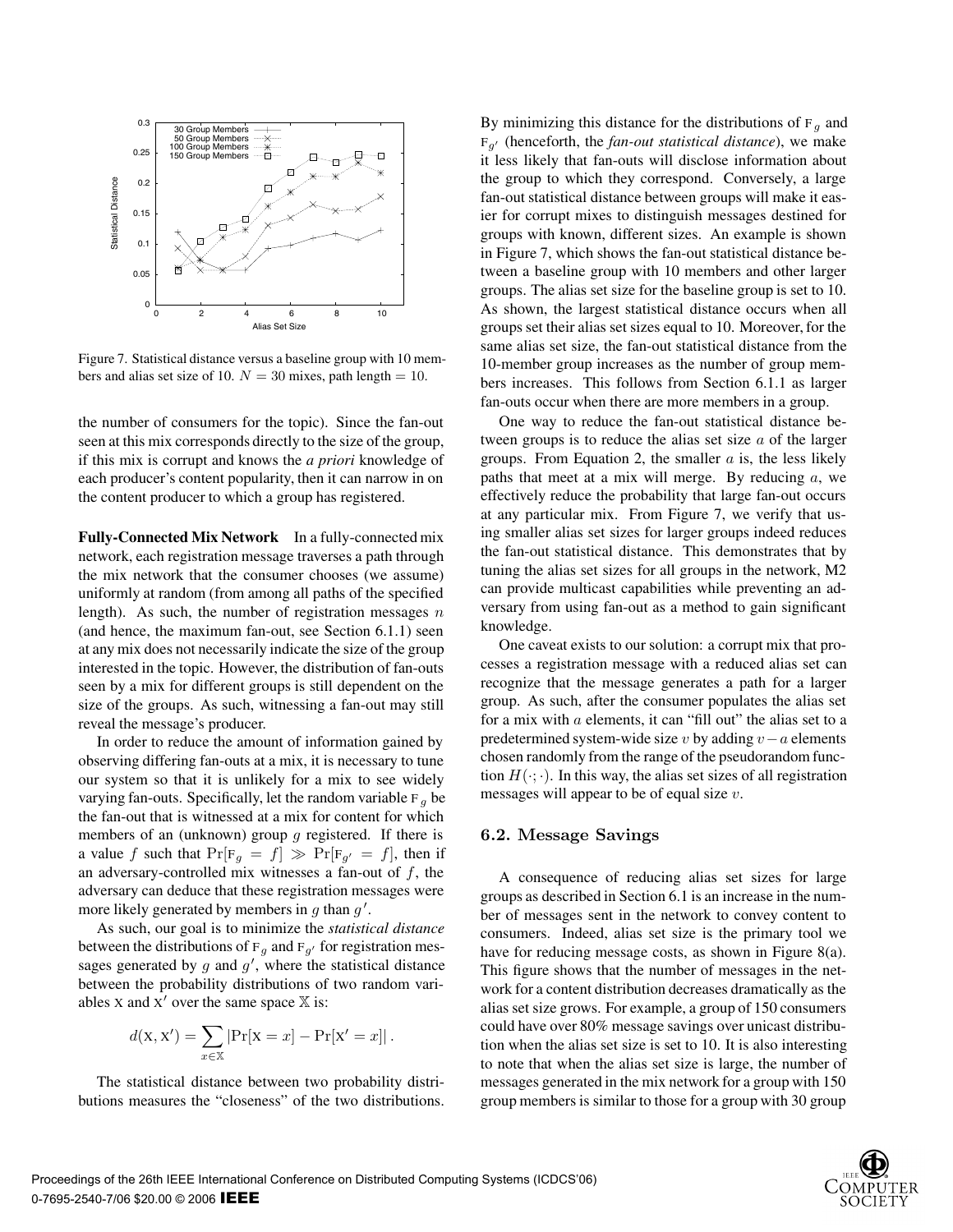

(b) Alias set sizes chosen to minimize statistical distance against group size 10 with alias set size equal to 10.

Figure 8. Number of messages generated with  $N=30$ , path length = 10.

members. This is due to the significant savings from multicast that arises from the large fan-outs for the large groups. However, this difference in fan-out is exactly the reason for reducing alias set sizes for large groups when small groups are also present, as discussed in Section 6.1.

Reducing alias set sizes for larger groups raises the possibility that message savings will be reduced to an extent that renders multicasting of limited utility. However, our experiments demonstrate continued, significant message savings even when alias set sizes are adjusted to minimize the fan-out statistical distances between groups. A representative graph is shown in Figure 8(b), which depicts the number of messages generated using alias set sizes that minimized the fan-out statistical distance from a group with 10 members in Figure 7 for a system with  $N = 30$  mixes. As shown, despite the reduced alias set sizes, the number of messages generated per producer message is significantly smaller than sending content messages via unicast.

To demonstrate the trade-off between message savings and anonymity, we take representative group sizes from Figures 7 and 8(b) and, for various alias set sizes per group, plot both the number of messages saved versus unicast per producer message and the fan-out statistical distance from a group with 10 members. The graph is shown in Figure 9. As expected, as alias set size increases, the number of messages saved increases but at the cost of increased fan-out statistical distance. This graph shows that given a requirement of either minimum number of messages to be saved or maximum fan-out statistical distance allowed, we can estimate the impact that one requirement has on the other. As an example, in Figure 9, if a group of 150 members is willing to tolerate a fan-out statistical distance of 20% from the baseline of a 10 member group, then 800 messages could be saved over unicast distribution of content.

Another parameter that affects the message complexity is the network size  $N$ . Recall from Section 6.1 that the prob-



Figure 9. Messages saved vs. unicast, and fan-out statistical distance from a group size of 10 with alias set size equal to 10, versus differing alias set sizes for other group sizes.

ability of merging is dependent on the number  $q$  of neighbors a mix has. For the fully connected network, every mix is a neighbor of every other mix, i.e.,  $N - 1 = q$ . Figure 10 shows the effect the network size has on the number of messages generated for a group of size 30. As shown, network size has a significant impact on the number of messages generated in network: as  $N$  grows, the opportunities to merge paths decreases, and so the number of messages saved also decreases. However, Figure 10 shows that this trend can be somewhat offset by increasing alias set size. As the amount of anonymity lost depends on the sizes of existing groups in the system, careful tuning is necessary to balance the trade-off between message savings (even in larger networks) and anonymity.

Our experiments show that multicasting offers significant message savings even when tuned to maximize the anonymity protection it can afford. That said, we anticipate that for systems supporting groups with widely disparate sizes, it may be more appropriate to partition groups into